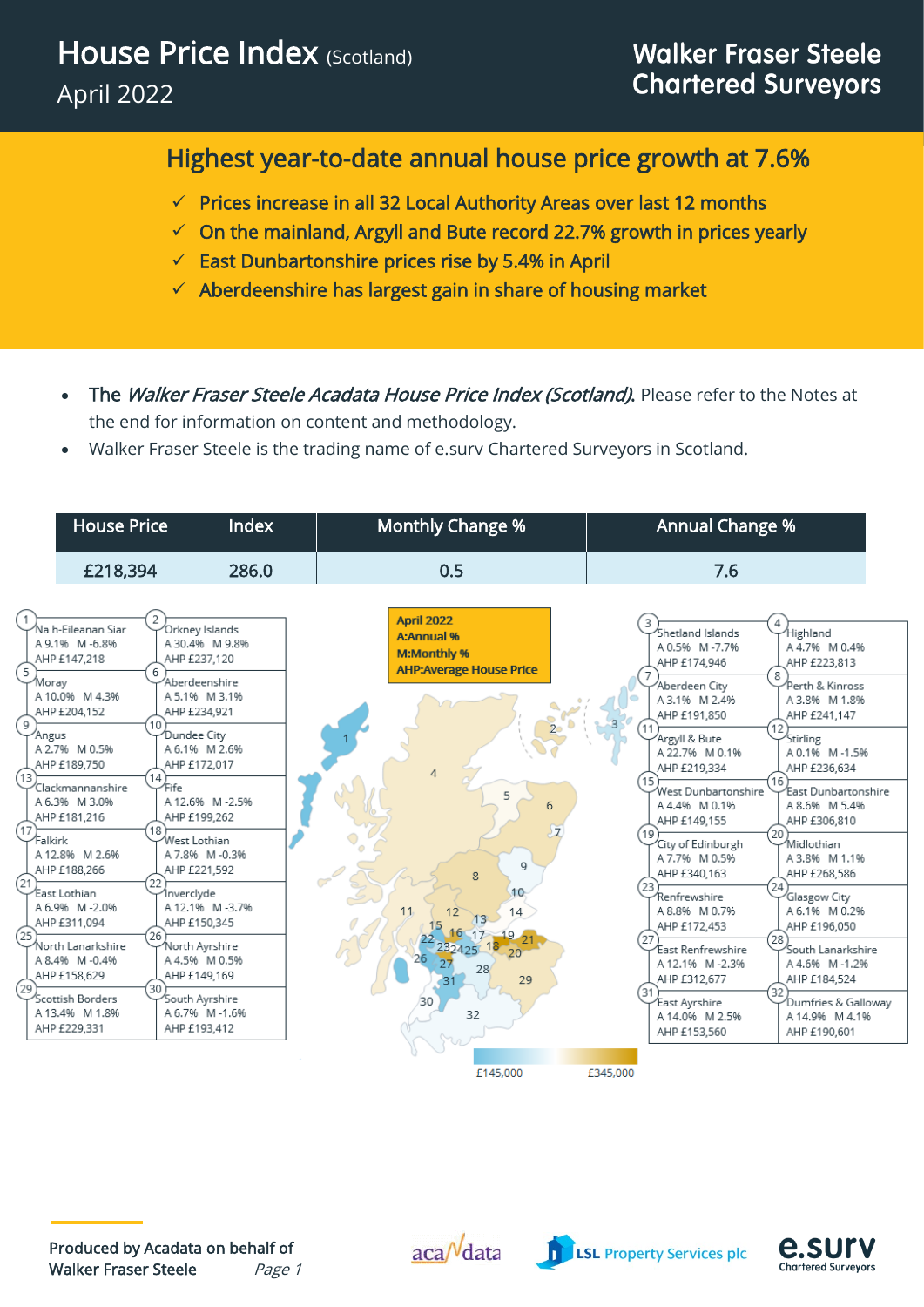| <b>Month</b>    | Year | <b>House Price</b> | Index | <b>Monthly Change %</b> | <b>Annual Change %</b> |  |
|-----------------|------|--------------------|-------|-------------------------|------------------------|--|
| <b>April</b>    | 2021 | £202,932           | 265.8 | $-0.6$                  | 10.7                   |  |
| <b>May</b>      | 2021 | £203,747           | 266.8 | 0.4                     | 11.3                   |  |
| June            | 2021 | £200,792           | 263.0 | $-1.5$                  | 8.4                    |  |
| July            | 2021 | £205,358           | 269.0 | 2.3                     | 10.4                   |  |
| <b>August</b>   | 2021 | £208,242           | 272.7 | 1.4                     | 11.7                   |  |
| September       | 2021 | £210,103           | 275.2 | 0.9                     | 12.9                   |  |
| <b>October</b>  | 2021 | £210,234           | 275.3 | 0.1                     | 11.2                   |  |
| November        | 2021 | £210,286           | 275.4 | 0.0                     | 8.7                    |  |
| <b>December</b> | 2021 | £210,439           | 275.6 | 0.1                     | 6.9                    |  |
| January         | 2022 | £212,802           | 278.7 | 1.1                     | 7.4                    |  |
| February        | 2022 | £214,356           | 280.7 | 0.7                     | 7.5                    |  |
| March           | 2022 | £217,294           | 284.6 | 1.4                     | 6.4                    |  |
| <b>April</b>    | 2022 | £218,394           | 286.0 | 0.5                     | 7.6                    |  |

Table 1. Average House Prices in Scotland for the period April 2021 – April 2022 (The prices are end-month smoothed over a 3 month period) [\(Link to source Excel\)](http://www.acadata.co.uk/assets/uploads/2022/06/WFS-Acadata-Scotland-HPI-Data-from-2000-April-22.xlsm)

Note: The Walker Fraser Steele Acadata House Price Index (Scotland) provides the "average of all prices paid for houses", including those made with cash.

## Scott Jack, Regional Development Director at Walker Fraser Steele, comments:

"Records were made to be broken as the saying goes and the evidence of this month's data supports that. All 32 local authority areas in Scotland have seen property prices rise on an annual basis. The last time we witnessed this was in March of last year - a month before Holyrood withdrew the Land and Buildings Transaction Tax holiday it had introduced to support the market in July 2020. While that support was rightly targeted at keeping the housing market functioning during the early months of the pandemic, what is evident now is that people are still looking to move but that a lack of the right kind of stock is supporting prices across the country.

"Our index shows that the average house price in Scotland has increased by some £15,500 - or 7.6% over the last twelve months, to the end of April. This is a £2,400 increase over the revised £13,100 growth in prices seen in the twelve months to the end of March 2022.

"The average price paid for a house in Scotland in April of this year is £218,394, setting yet another record price for the country – the tenth occasion that this has happened in the last twelve months. This price is some £15,500 higher than that seen in April 2021, meaning that prices have risen by 7.6% on an annual basis. This annual growth rate is the highest recorded to date in 2022."





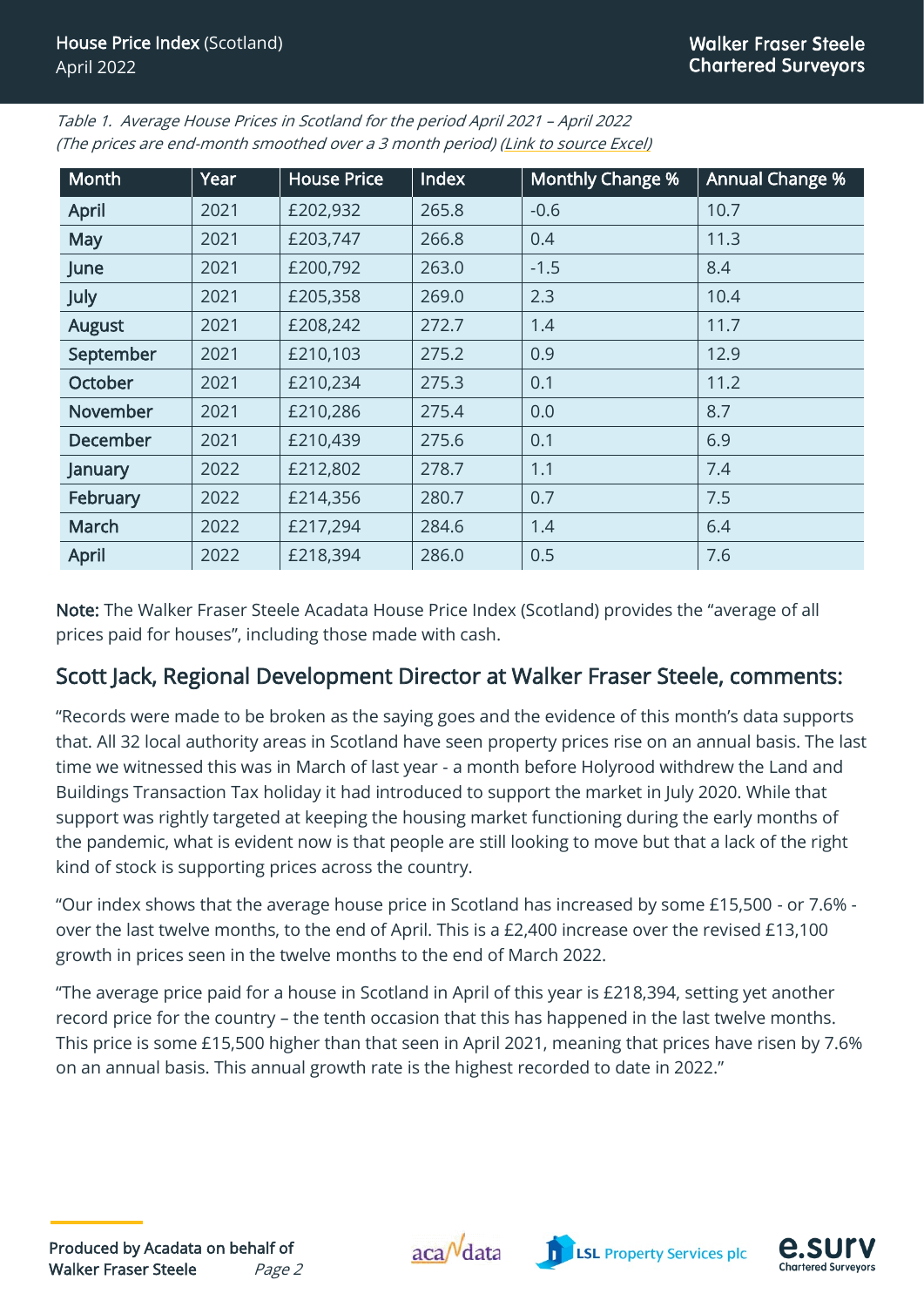#### Commentary: John Tindale, Acadata Senior Housing Analyst

#### The April housing market

The average price paid for a house in Scotland in April 2022 is £218,394, setting yet another record price for the country – the tenth occasion that this has happened in the last twelve months.

This price is some £15,500 higher than that seen in April 2021, meaning that prices have risen by 7.6% on an annual basis. This annual growth rate is the highest recorded to date in 2022. All 32 local authority areas in Scotland have seen their prices rise on an annual basis – the last time this happened was in March 2021, being the last month of the LBTT tax holiday introduced on 15 July 2020, as an incentive to keep the housing market in Scotland functioning during the early months of the pandemic.

The ending of the LBTT incentive in April 2021 caused an upward blip in prices in March 2021, as purchasers sought to take advantage of the tax savings that were available before they were withdrawn. But it also resulted in average prices in April 2021 falling, since most of the high-value properties had been purchased in the previous month. In part, this explains the apparent strong performance in prices in April 2022 – since the starting point for measurement purposes twelve months earlier was from a comparatively low level.

On a monthly basis, prices in April 2022 rose by 0.5%, or close to £1,100. This monthly increase is the lowest recorded in the first four months of 2022. The housing market growth rates would therefore appear to be slowing in April, although as Figure 1 below shows, house prices are continuing to climb, with the slowdown in rates being almost imperceptible on the graph.



Figure 1. The average house price in Scotland over the period April 2020 to April 2022 with trendline ([Link to source Excel\)](http://www.acadata.co.uk/assets/uploads/2022/06/WFS-Acadata-Scotland-HPI-Trendline-two-years-April-22.xlsx)

Looking at the England and Wales regional housing markets in April 2022, only Yorkshire and the Humber and the North East had annual growth rates lower than Scotland, at 6.1% and 6.2% respectively. However, we were able to report in our England and Wales market analysis that the low growth rates seen in the north of England were due to the high rates experienced 12 months earlier – with the same argument being equally applicable to Scotland.



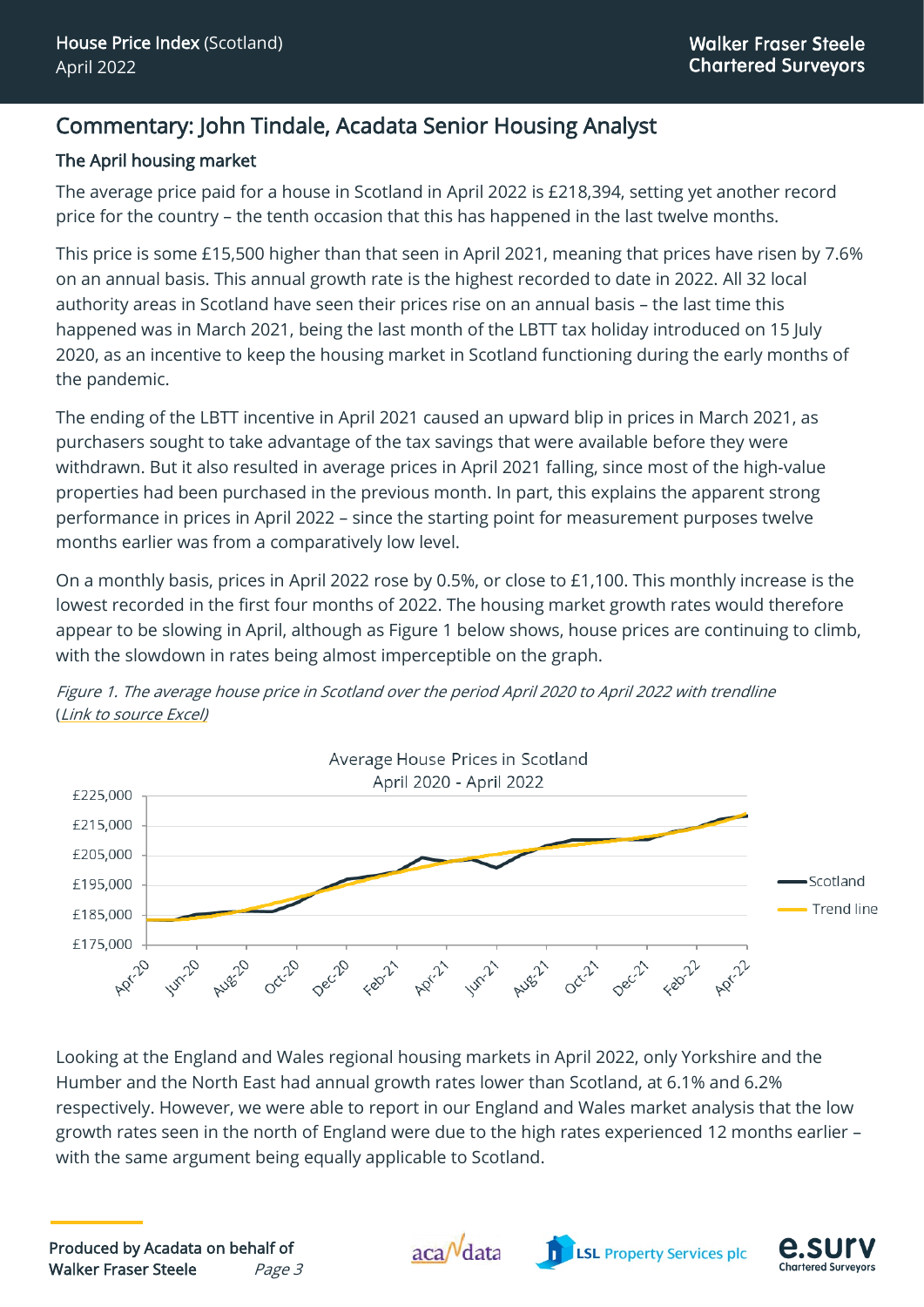In April of each year, we reset our weights, which marginally re-defines how we calculate the average price paid for a property in Scotland. This process is described in more detail on pages 9 and 10 of this report. The re-weighting has been applied to all our current and historic data to ensure that comparisons can be made from one year to the next, providing a consistency in approach over time.

#### Transactions analysis

Figure 2 below shows the monthly transaction count for purchases during the period January 2015 to April 2022, based on RoS (Registers of Scotland) figures for the Date of Entry. (April 2022 totals are based on RoS Application dates.) Over the last seven years, sales volumes in April have been lower than in March, except for April 2022 – although this latter total has still to be finalised in terms of the entry date counts.

The April 2022 transaction total - at 7,914 sales - is the fourth-highest April figure of the last ten years. The average sales total for April, excluding April 2020 – at the start of the pandemic – is 7,500 transactions. We can therefore conclude that April of this year, although not exceptional, has sales volumes above the average.

The peak month for sales in Scotland is August, with an average 9.350 transactions, so we can anticipate reporting on a slow build in the number of properties being sold over the next four months.

Figure 2. The number of sales per month recorded by RoS based on entry date (RoS applications date for April 2022), for the period 2015 – 2022. (Source: Registers of Scotland.) ([Link to source Excel\)](http://www.acadata.co.uk/assets/uploads/2022/06/WFS-Acadata-Scotland-HPI-Housing-registrations-per-month-April-22.xlsx)







.SI

**Chartered Surveyors**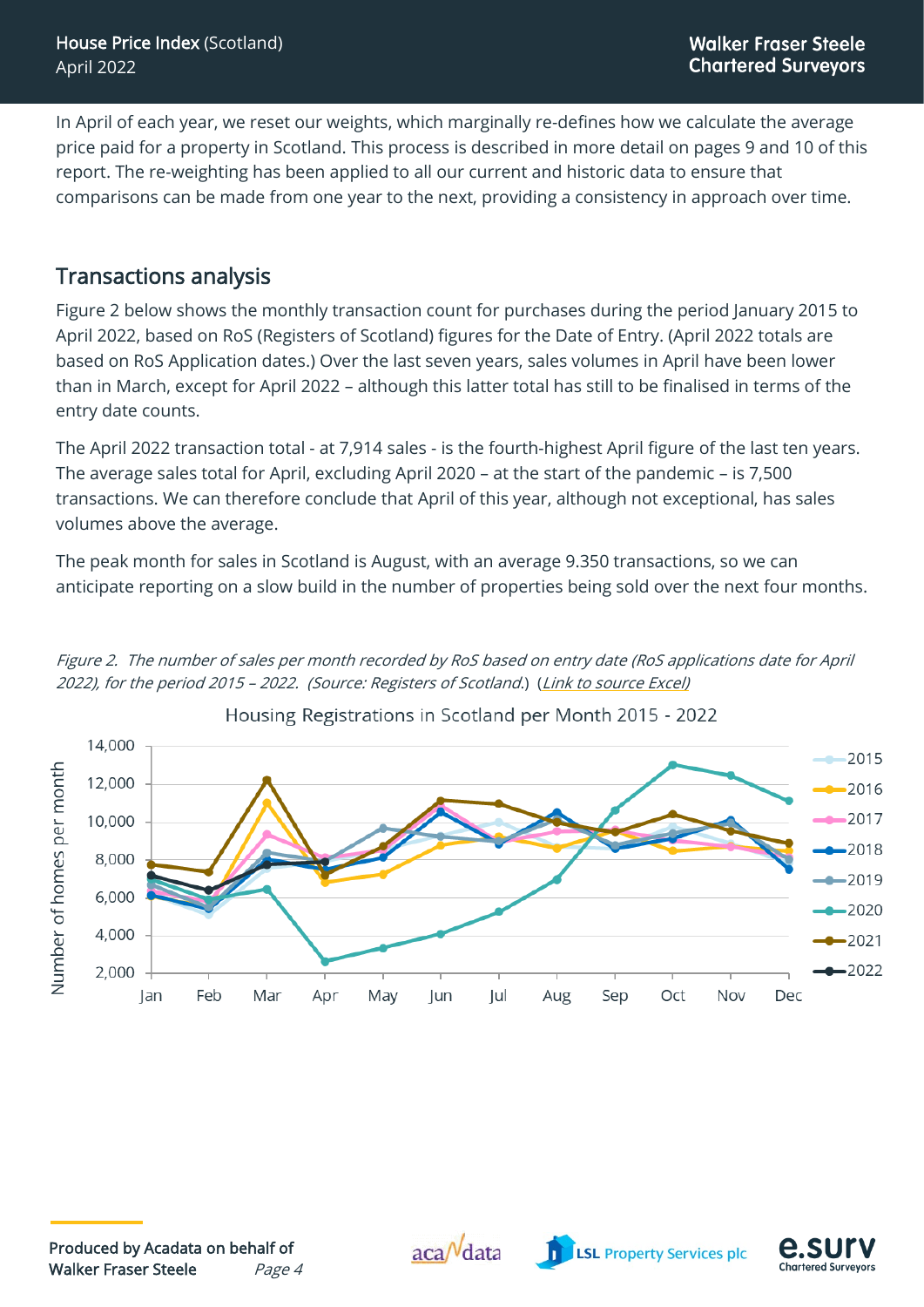#### Scotland transactions of £750k or higher

| Sales of £750k+ |                |      |      |      |      |      |      |      |
|-----------------|----------------|------|------|------|------|------|------|------|
| Month           | 2015           | 2016 | 2017 | 2018 | 2019 | 2020 | 2021 | 2022 |
| 1               | 33             | 27   | 19   | 35   | 43   | 49   | 65   | 87   |
| $\overline{2}$  | 42             | 20   | 15   | 52   | 26   | 33   | 63   | 66   |
| 3               | 231            | 57   | 25   | 34   | 35   | 30   | 115  | 77   |
| 4               | $\overline{2}$ | 27   | 29   | 24   | 36   | 11   | 46   | 39   |
| 5               | 14             | 20   | 31   | 32   | 54   | 16   | 63   |      |
| 6               | 26             | 47   | 43   | 41   | 60   | 36   | 118  |      |
| $\overline{7}$  | 15             | 36   | 55   | 44   | 61   | 41   | 120  |      |
| 8               | 41             | 54   | 62   | 60   | 61   | 40   | 102  |      |
| 9               | 46             | 44   | 56   | 70   | 59   | 67   | 127  |      |
| 10              | 23             | 52   | 48   | 55   | 40   | 114  | 101  |      |
| 11              | 48             | 38   | 37   | 59   | 58   | 109  | 99   |      |
| 12              | 34             | 23   | 40   | 31   | 49   | 105  | 79   |      |
| <b>Total</b>    | 555            | 445  | 460  | 537  | 582  | 651  | 1098 | 269  |

Table 2. The number of transactions by month in Scotland greater than or equal to £750k, January 2015 – April 2022 [\(Link to source Excel\)](http://www.acadata.co.uk/assets/uploads/2022/06/WFS-Acadata-Scotland-HPI-Over-750k-April-22.xlsx)

Table 2 shows the number of transactions per month in Scotland which are equal to or greater than £750k. The threshold of £750k has been selected as it is the breakpoint at which the highest rate of LBTT becomes payable.

Table 2 shows that there were 39 sales in excess of £750k during April 2022, and we anticipate that this number will increase as further sales for the month are processed by the Registers of Scotland. It is therefore quite likely that, if we exclude March 2021, we can report that in every month in 2022 there has been an increase in the number of properties sold in excess of £750k, compared to the same month from 2016 onward. The reason that March 2021 is excluded from the analysis is that it was exceptional, with sales being enhanced since it was the final month in which purchasers could take advantage of the LBTT tax holiday.

The rise in the number of high-value homes being purchased in 2022 is an indication that the "lifestyle changes" associated with the pandemic arising from "working from home" and the "race for space" are still strong features of the current housing market. This, as we discuss on page 7, has resulted in strong competition for the properties that meet these requirements, with substantial price rises being seen at the top-end of the market.

The five authorities with the largest number of the 269 high-value sales that have been recorded to date in 2022 are: Edinburgh (139); Fife (16); Glasgow City (15); East Lothian (15); and finally East Renfrewshire (11). It can be seen from these figures that in 2022, Edinburgh accounts for more than half of this sector of the housing market.





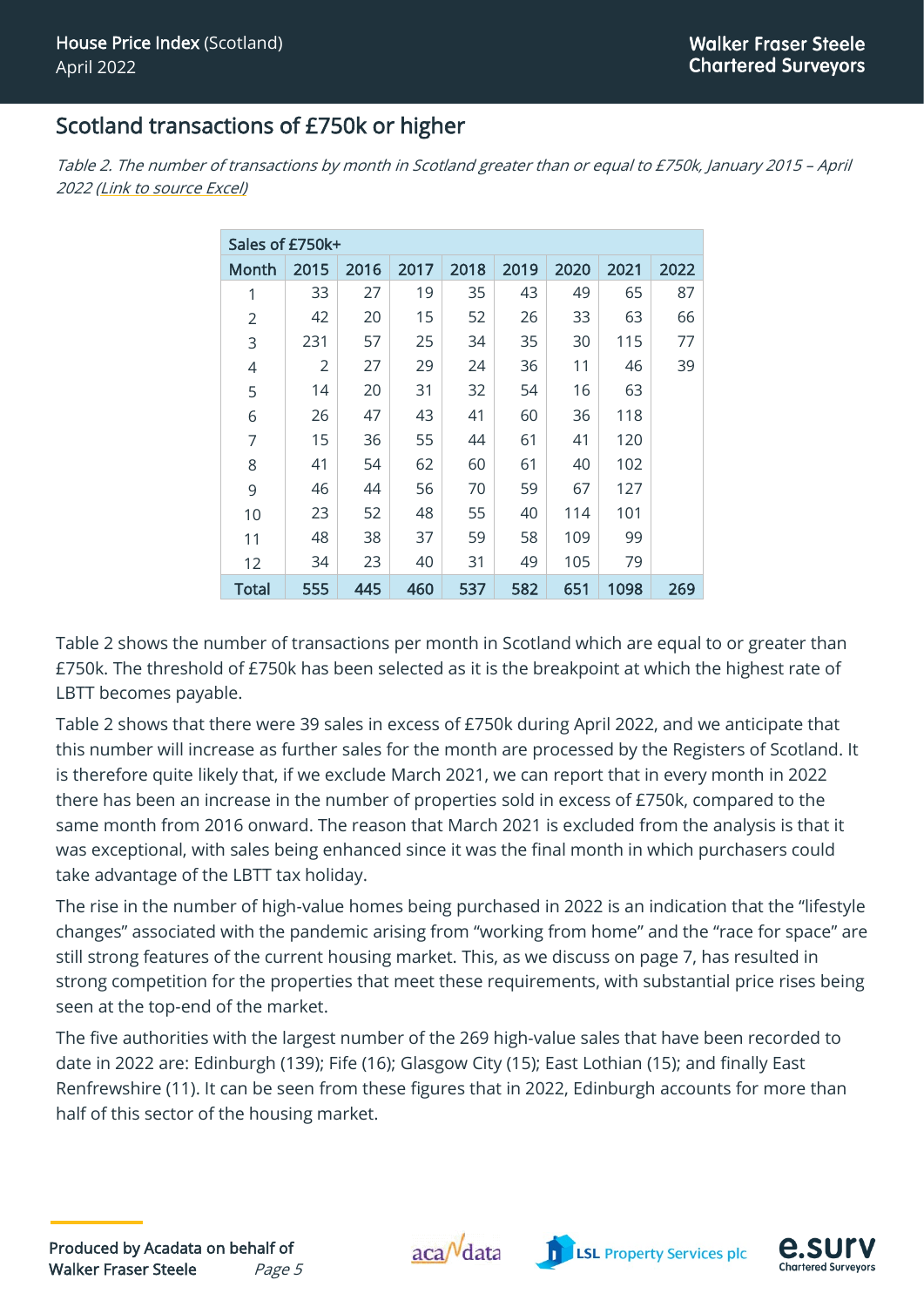#### Local Authority Analysis

Table 3. Average House Prices in Scotland, by local authority area, comparing April 2021, March 2022 and April 2022 ([Link to source Excel\)](http://www.acadata.co.uk/assets/uploads/2022/06/WFS-Acadata-Scotland-HPI-Local-Authority-Areas-Analysis-April-22.xlsx)

| Prior               | Rank By        |                              |          |               |          | Month         | Annual        |
|---------------------|----------------|------------------------------|----------|---------------|----------|---------------|---------------|
| Year                | Price          | <b>Local Authority Area</b>  | Apr-21   | <b>Mar-22</b> | Apr-22   | %             | %             |
| Rank                |                |                              |          |               |          | <b>Change</b> | <b>Change</b> |
| 1                   | $\mathbf{1}$   | City of Edinburgh            | £315,849 | £338,349      | £340,163 | 0.5%          | 7.7%          |
| $\overline{4}$      | $\overline{2}$ | East Renfrewshire            | £278,995 | £320,105      | £312,677 | $-2.3%$       | 12.1%         |
| $\overline{2}$      | 3              | East Lothian                 | £291,140 | £317,395      | £311,094 | $-2.0%$       | 6.9%          |
| $\overline{3}$      | $\overline{4}$ | <b>East Dunbartonshire</b>   | £282,529 | £290,973      | £306,810 | 5.4%          | 8.6%          |
| 5                   | 5              | Midlothian                   | £258,657 | £265,614      | £268,586 | 1.1%          | 3.8%          |
| $\overline{7}$      | 6              | Perth and Kinross            | £232,350 | £236,934      | £241,147 | 1.8%          | 3.8%          |
| 16                  | $\overline{7}$ | Orkney Islands               | £181,835 | £215,976      | £237,120 | 9.8%          | 30.4%         |
| 6                   | 8              | <b>Stirling</b>              | £236,301 | £240,247      | £236,634 | $-1.5%$       | 0.1%          |
| 8                   | 9              | Aberdeenshire                | £223,433 | £227,766      | £234,921 | 3.1%          | 5.1%          |
| 11                  | 10             | <b>Scottish Borders</b>      | £202,208 | £225,211      | £229,331 | 1.8%          | 13.4%         |
| 9                   | 11             | Highland                     | £213,690 | £222,966      | £223,813 | 0.4%          | 4.7%          |
| 10                  | 12             | West Lothian                 | £205,590 | £222,267      | £221,592 | $-0.3%$       | 7.8%          |
| 18                  | 13             | Argyll and Bute              | £178,785 | £219,106      | £219,334 | 0.1%          | 22.7%         |
| 13                  | 14             | Moray                        | £185,602 | £195,808      | £204,152 | 4.3%          | 10.0%         |
| 19                  | 15             | Fife                         | £176,996 | £204,426      | £199,262 | $-2.5%$       | 12.6%         |
| 15                  | 16             | Glasgow City                 | £184,718 | £195,669      | £196,050 | 0.2%          | 6.1%          |
| 17                  | 17             | South Ayrshire               | £181,327 | £196,492      | £193,412 | $-1.6%$       | 6.7%          |
| 12                  | 18             | Aberdeen City                | £185,994 | £187,309      | £191,850 | 2.4%          | 3.1%          |
| 24                  | 19             | <b>Dumfries and Galloway</b> | £165,933 | £183,090      | £190,601 | 4.1%          | 14.9%         |
| 14                  | 20             | Angus                        | £184,795 | £188,763      | £189,750 | 0.5%          | 2.7%          |
| 23                  | 21             | <b>Falkirk</b>               | £166,918 | £183,467      | £188,266 | 2.6%          | 12.8%         |
| 20                  | 22             | South Lanarkshire            | £176,378 | £186,711      | £184,524 | $-1.2%$       | 4.6%          |
| 22                  | 23             | Clackmannanshire             | £170,469 | £176,020      | £181,216 | 3.0%          | 6.3%          |
| 21                  | 24             | Shetland Islands             | £174,114 | £189,567      | £174,946 | $-7.7%$       | 0.5%          |
| 26                  | 25             | Renfrewshire                 | £158,526 | £171,219      | £172,453 | 0.7%          | 8.8%          |
| 25                  | 26             | <b>Dundee City</b>           | £162,149 | £167,589      | £172,017 | 2.6%          | 6.1%          |
| 27                  | 27             | North Lanarkshire            | £146,287 | £159,263      | £158,629 | $-0.4%$       | 8.4%          |
| 31                  | 28             | East Ayrshire                | £134,656 | £149,754      | £153,560 | 2.5%          | 14.0%         |
| 32                  | 29             | Inverclyde                   | £134,137 | £156,143      | £150,345 | $-3.7%$       | 12.1%         |
| 29                  | 30             | North Ayrshire               | £142,716 | £148,474      | £149,169 | 0.5%          | 4.5%          |
| 28                  | 31             | <b>West Dunbartonshire</b>   | £142,837 | £149,063      | £149,155 | 0.1%          | 4.4%          |
| 30                  | 32             | Na h-Eileanan Siar           | £134,952 | £157,913      | £147,218 | $-6.8%$       | 9.1%          |
| <b>All Scotland</b> |                |                              | £202,932 | £217,294      | £218,394 | 0.5%          | 7.6%          |

Table 3 above shows the average house price and percentage change (over the last month and year) by Local Authority Area for April 2021, as well as for March and April 2022, calculated on a seasonaland mix-adjusted basis. The ranking in Table 3 is based on the local authority area's average house price for April 2022. Local Authority areas shaded in blue experienced record average house prices in April 2022.



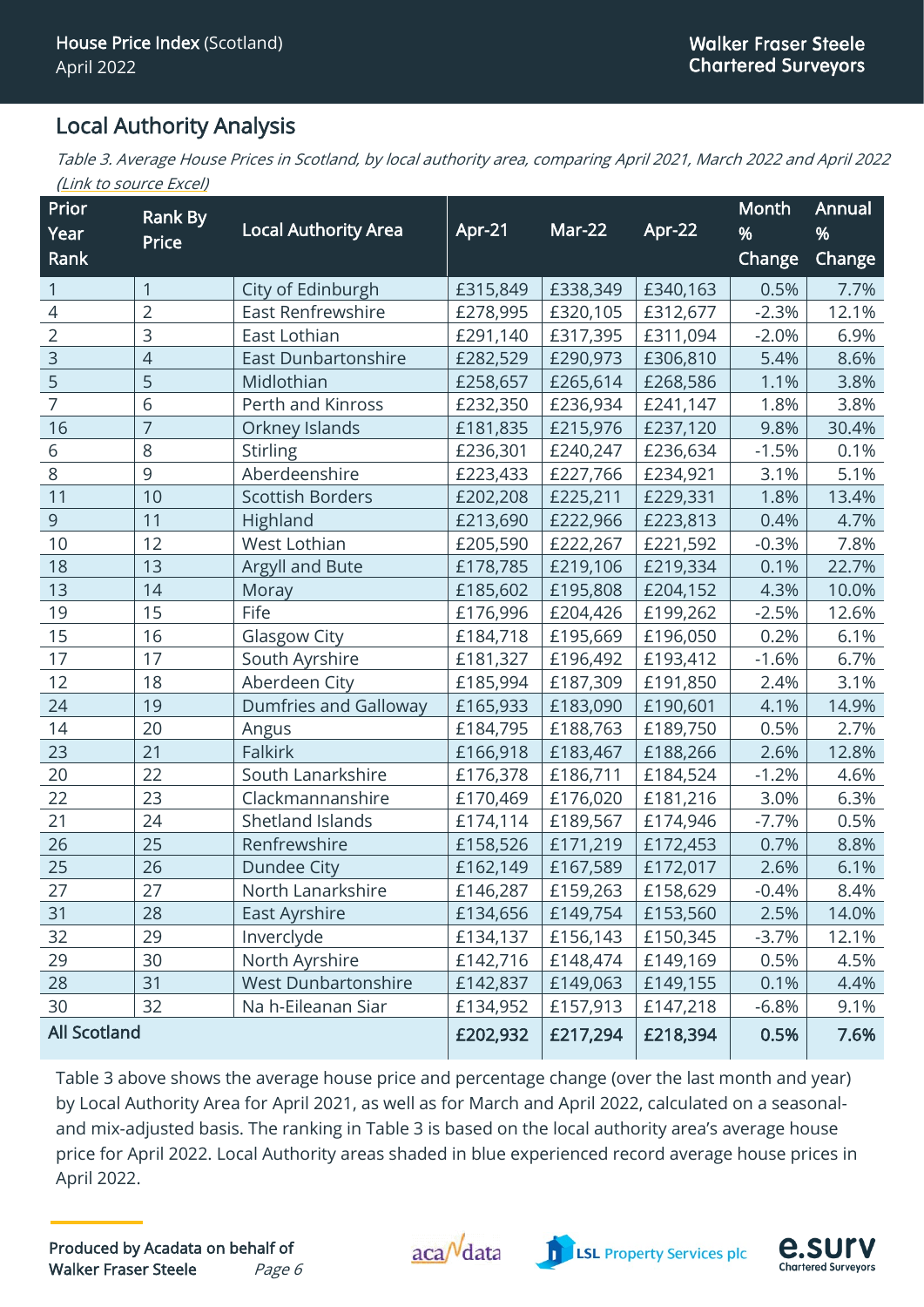## Annual change

The average house price in Scotland has increased by some £15,500 - or 7.6% - over the last twelve months, to the end of April. This is a £2,400 increase over the revised £13,100 growth in prices seen in the twelve months to the end of March 2022.

In April 2022, all 32 of the local authority areas in Scotland saw their average prices rise over the levels twelve months earlier – the last time this happened was in March 2021, being the final month of the recent LBTT tax holiday.

The area with the highest annual increase in average house prices in April 2022 was the Orkney Islands, where values have risen by 30.4% over the year, but the small number of transactions that occur on the Islands - just 17 recorded in April - tends to result in volatile movements in average prices, especially when expressed in percentage terms. On the mainland, the highest increase in average prices over the year was in Argyll and Bute, at 22.7%. The statistics for Argyll and Bute were assisted this month by the sale of a 5-bedroom detached home, located just outside Oban and having a guide price of £485,000. In fact, this property sold for £600,000 – an example, perhaps, of how strong competition for the right home is tending to increase prices across the country.

On a weight-adjusted basis, which employs both the change in prices and the number of transactions involved, there are five local authority areas in April that account for 44% of the £15,500 increase in Scotland's average house price over the year. The five areas in descending order of influence are: – Edinburgh (17%), Fife (10%); Glasgow (8%); Argyll and Bute (5%); and North Lanarkshire (4%).

# Monthly change

In April 2022, Scotland's average house price in the month rose by some £1,100, or 0.5%, which is a third less than the near £3,000 increase seen in March. The average price in Scotland now stands at £218,394, which sets a record level for the nation for the tenth time in the last twelve months.

In April 2022, 21of the 32 Local Authority areas in Scotland experienced rising prices in the month, three higher than one month earlier. The largest increase in average prices in April - of 9.8% - was also in the Orkney Islands, where the average price of detached homes increased from £211k in March to £238k in April.

On the mainland, the largest increase in prices was in East Dunbartonshire, where values rose across all property types except for semi-detached homes. Sales in the area in April included a £2.2 million detached home in Bearsden, which is a town located approximately six miles to the north-west of Glasgow. It is the most expensive property to have been sold in East Dunbartonshire since August 2018.

# Peak Prices

Each month, in Table 3 above, we highlight in light blue the local authority areas which have reached a new record in their average house prices. In April there are 14 such authorities, one more than in March. We can also add that Scotland itself has set a record average price in April 2022 - the fourth of this calendar year.





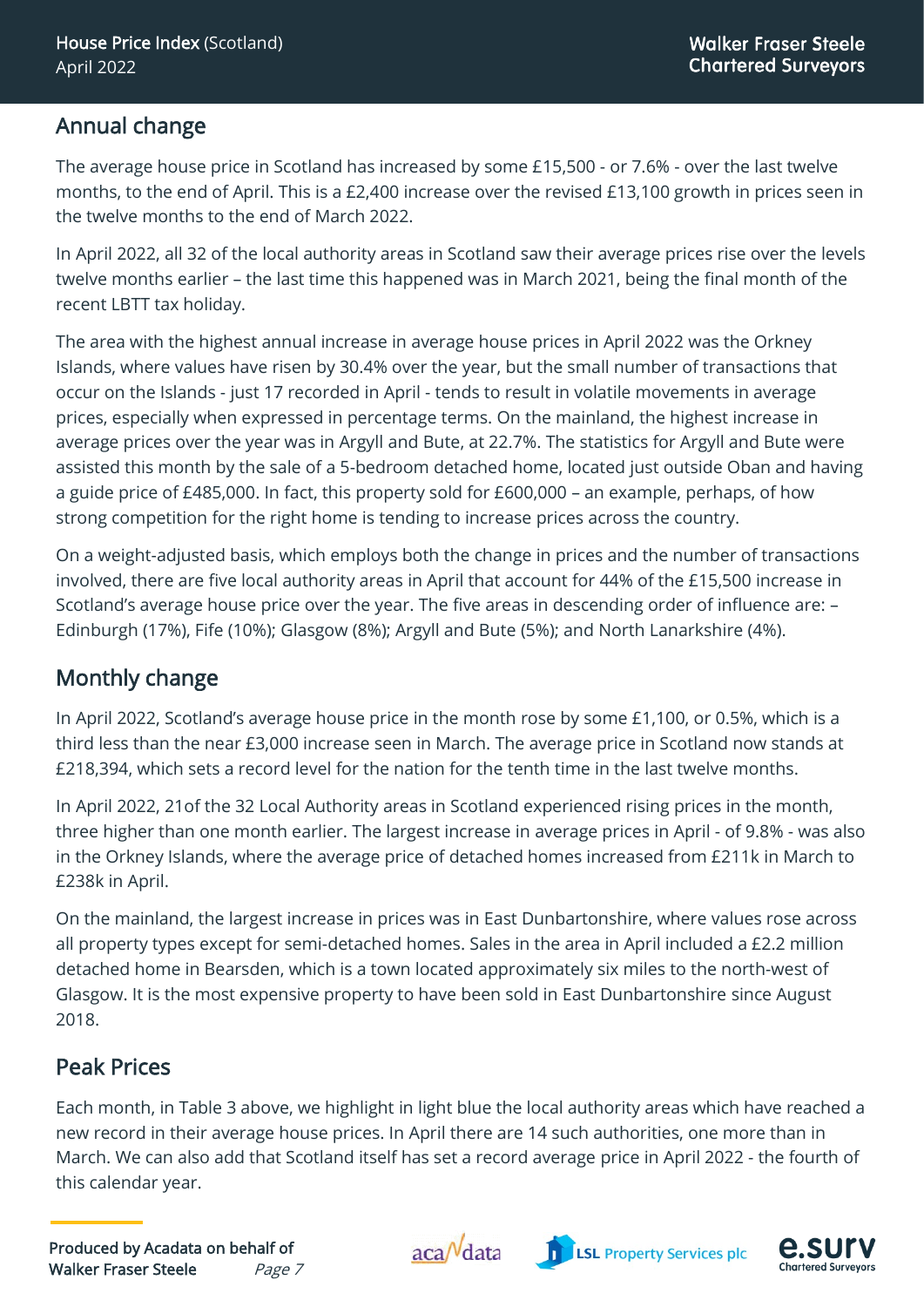#### Heat Map

The heat map below shows the rate of house price growth for the 12 months ending April 2022. As reported above, all 32 local authority areas in Scotland have seen a rise in their average property values over the last year. The highest increase over the twelve months to April 2022 was in the Orkney Islands at 30.4%, followed by Argyll and Bute at 22.7%.







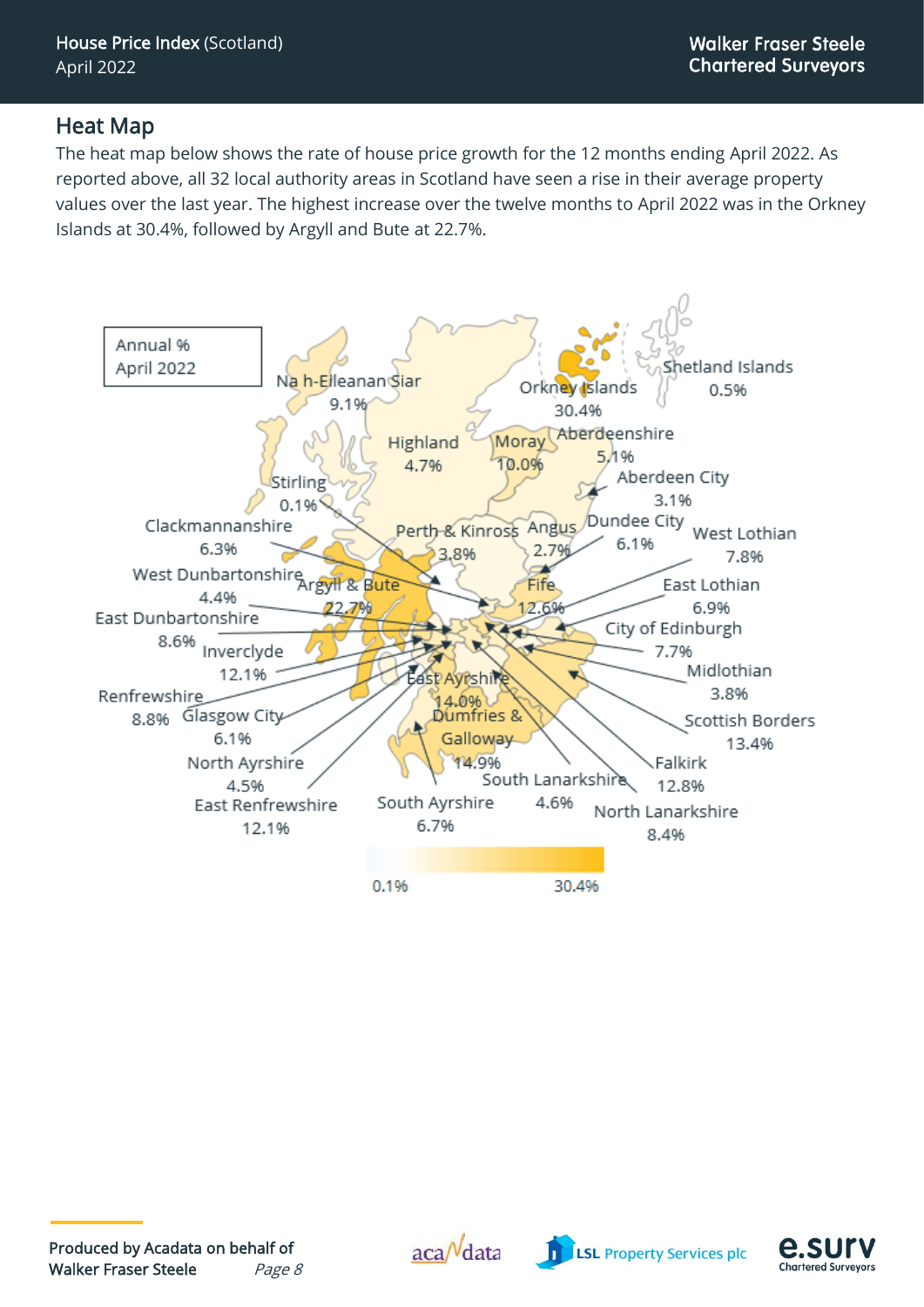## Change in mix and seasonal adjustment

This month we have updated the mix and seasonal adjustment that we use to calculate the average house price for Scotland. It is the House Price Index equivalent of changing the basket of goods that make up the calculations for the Retail Price Index. The purpose in updating the mix and seasonality is to ensure that our average prices continue to reflect current market behaviour. Over the last year, the Walker Fraser Steele Acadata HPI (Scotland) has been based on a weighting of property type and location given by the number of housing transactions that took place in Scotland between April 2018 and March 2021, some 294,730 in number. This mix of property type and location has been kept constant over the last year to enable a comparison of prices to take place. We have recalculated these weights to reflect the transactions that took place in Scotland between April 2019 and March 2022, i.e. one year later, which comprise some 303,592 in number. We summarise the differences in these changes in Tables 4 & 5 below. We have subsequently recalculated all our various house price series based on the new weightings and seasonality, which has had the effect of decreasing the average house price in Scotland in March 2022 by £2,580.

Figure 3. Average House Prices in Scotland, March 2017-2022, comparing values using new & old weights [\(Link to source Excel\)](http://www.acadata.co.uk/assets/uploads/2022/06/WFS-Acadata-Scotland-HPI-5-years-new-vs-old-weights-April-22.xlsx)



As can be seen from Figure 3, the movements in the average value of house prices using both the new and old weights match closely, with a general downward shift in prices over the period associated with the new weightings. The new weights have reduced average prices over the last five years by between £130 and £3,360 compared to the old weights, with the 2021/2022 observations showing the largest differences in price, averaging £1,840 over the twelve months from April 2021 to March 2022.

Table 4. The change in the Walker Fraser Steele Acadata Scotland HPI weights 2019 vs 2018 by property type [\(Link to source Excel\)](http://www.acadata.co.uk/assets/uploads/2022/06/WFS-Acadata-Scotland-HPI-5-years-new-vs-old-weights-April-22.xlsx)

| % SHARE OF PROPERTY SALES New vs Old weights |                       |                |         |  |  |  |  |
|----------------------------------------------|-----------------------|----------------|---------|--|--|--|--|
| <b>TYPE OF PROPERTY</b>                      | <b>New</b><br>weights | Old<br>weights | change  |  |  |  |  |
| Detached                                     | 18.6%                 | 19.3%          | $-0.6%$ |  |  |  |  |
| Semi-detached                                | 15.5%                 | 15.9%          | $-0.5%$ |  |  |  |  |
| Terraced                                     | 19.0%                 | 19.2%          | $-0.2%$ |  |  |  |  |
| <b>Flats</b>                                 | 34.8%                 | 33.5%          | 1.4%    |  |  |  |  |
| Unallocated                                  | 12.1%                 | 12.1%          | 0.0%    |  |  |  |  |
| All property types                           | 100.0%                | 100.0%         | 0.0%    |  |  |  |  |

As can be seen from Table 4, the market shares of detached, semi-detached and terraced properties in Scotland's housing market have all decreased over the period by between -0.2% and -0.6%, with a rise of 1.4% in the share of flatted properties. Typically, the term 'unallocated' relates to building plots for new-build 'off-plan' properties, where the





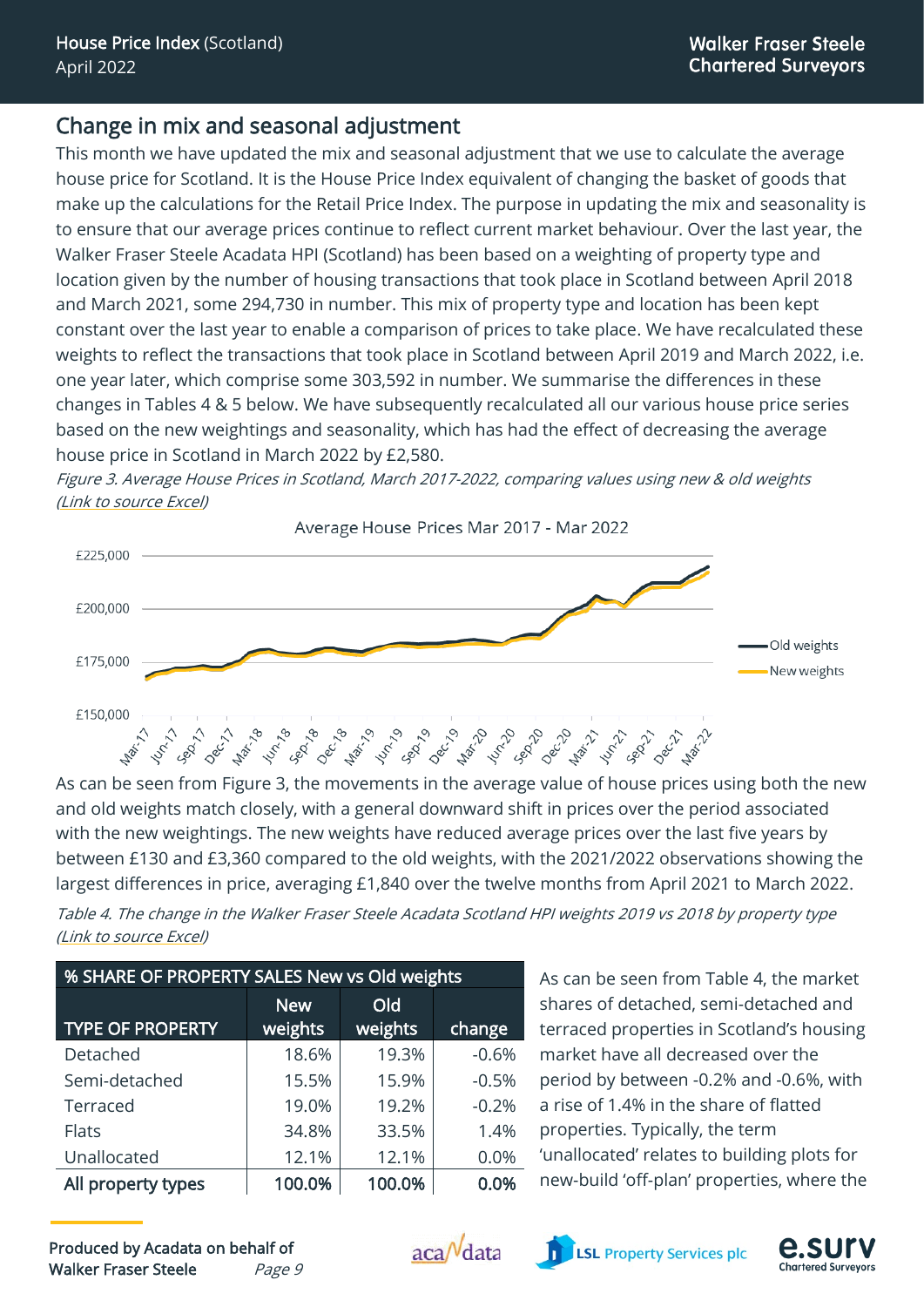property type of the home to be constructed has not been officially recorded.

In addition to the change in the mix of property types, we have also changed the weights relating to each Local Authority area, which are shown in Table 5 below. In the table we have highlighted the six areas with the largest increases and the five areas with the largest decreases in market share over the period. The major gain has been seen in Aberdeenshire, up by 0.3%, with the major loss being seen in North Lanarkshire, down by 0.2%.

Table 5. The change in the Walker Fraser Steele Acadata HPI (Scotland) weights 2019-2022 vs 2018-2021 by local authority area [\(Link to source](http://www.acadata.co.uk/assets/uploads/2022/06/WFS-Acadata-Scotland-HPI-5-years-new-vs-old-weights-April-22.xlsx) Excel)

|                              | <b>New</b> | %            | Old     | %      | change in    |
|------------------------------|------------|--------------|---------|--------|--------------|
| <b>Local Authority Area</b>  | weights    | <b>Share</b> | weights | Share  | <b>Share</b> |
| Aberdeen City                | 11,869     | 3.9%         | 11,079  | 3.8%   | 0.2%         |
| Aberdeenshire                | 13,301     | 4.4%         | 12,038  | 4.1%   | 0.3%         |
| Angus                        | 6,467      | 2.1%         | 6,020   | 2.0%   | 0.1%         |
| Argyll and Bute              | 5,681      | 1.9%         | 5,462   | 1.9%   | 0.0%         |
| City of Edinburgh            | 33,088     | 10.9%        | 32,186  | 10.9%  | 0.0%         |
| Clackmannanshire             | 2,738      | 0.9%         | 2,694   | 0.9%   | 0.0%         |
| <b>Dumfries and Galloway</b> | 7,568      | 2.5%         | 7,328   | 2.5%   | 0.0%         |
| Dundee City                  | 8,074      | 2.7%         | 7,639   | 2.6%   | 0.1%         |
| East Ayrshire                | 6,407      | 2.1%         | 6,026   | 2.0%   | 0.1%         |
| East Dunbartonshire          | 5,545      | 1.8%         | 5,638   | 1.9%   | $-0.1%$      |
| East Lothian                 | 6,760      | 2.2%         | 6,805   | 2.3%   | $-0.1%$      |
| <b>East Renfrewshire</b>     | 5,307      | 1.7%         | 5,111   | 1.7%   | 0.0%         |
| <b>Falkirk</b>               | 8,395      | 2.8%         | 8,497   | 2.9%   | $-0.1%$      |
| Fife                         | 20,300     | 6.7%         | 20,101  | 6.8%   | $-0.1%$      |
| <b>Glasgow City</b>          | 34,483     | 11.4%        | 33,355  | 11.3%  | 0.0%         |
| Highland                     | 13,079     | 4.3%         | 12,836  | 4.4%   | 0.0%         |
| Inverclyde                   | 4,195      | 1.4%         | 3,923   | 1.3%   | 0.1%         |
| Midlothian                   | 5,641      | 1.9%         | 5,404   | 1.8%   | 0.0%         |
| Moray                        | 4,991      | 1.6%         | 4,838   | 1.6%   | 0.0%         |
| Na h-Eileanan Siar           | 1,034      | 0.3%         | 945     | 0.3%   | 0.0%         |
| North Ayrshire               | 7,456      | 2.5%         | 7,285   | 2.5%   | 0.0%         |
| North Lanarkshire            | 16,271     | 5.4%         | 16,346  | 5.5%   | $-0.2%$      |
| Orkney Islands               | 1,113      | 0.4%         | 1,116   | 0.4%   | 0.0%         |
| Perth and Kinross            | 9,338      | 3.1%         | 8,995   | 3.1%   | 0.0%         |
| Renfrewshire                 | 11,565     | 3.8%         | 11,119  | 3.8%   | 0.0%         |
| <b>Scottish Borders</b>      | 6,432      | 2.1%         | 6,239   | 2.1%   | 0.0%         |
| Shetland Islands             | 837        | 0.3%         | 846     | 0.3%   | 0.0%         |
| South Ayrshire               | 6,659      | 2.2%         | 6,606   | 2.2%   | 0.0%         |
| South Lanarkshire            | 20,313     | 6.7%         | 19,839  | 6.7%   | 0.0%         |
| <b>Stirling</b>              | 4,892      | 1.6%         | 4,829   | 1.6%   | 0.0%         |
| <b>West Dunbartonshire</b>   | 4,248      | 1.4%         | 4,212   | 1.4%   | 0.0%         |
| West Lothian                 | 9,545      | 3.1%         | 9,373   | 3.2%   | 0.0%         |
| <b>Grand Total</b>           | 303,592    | 100.0%       | 294,730 | 100.0% | 0.0%         |

Using the new weights, Glasgow and Edinburgh now account for 22.3% of Scotland's housing market, up by 0.1% over the preceding year.



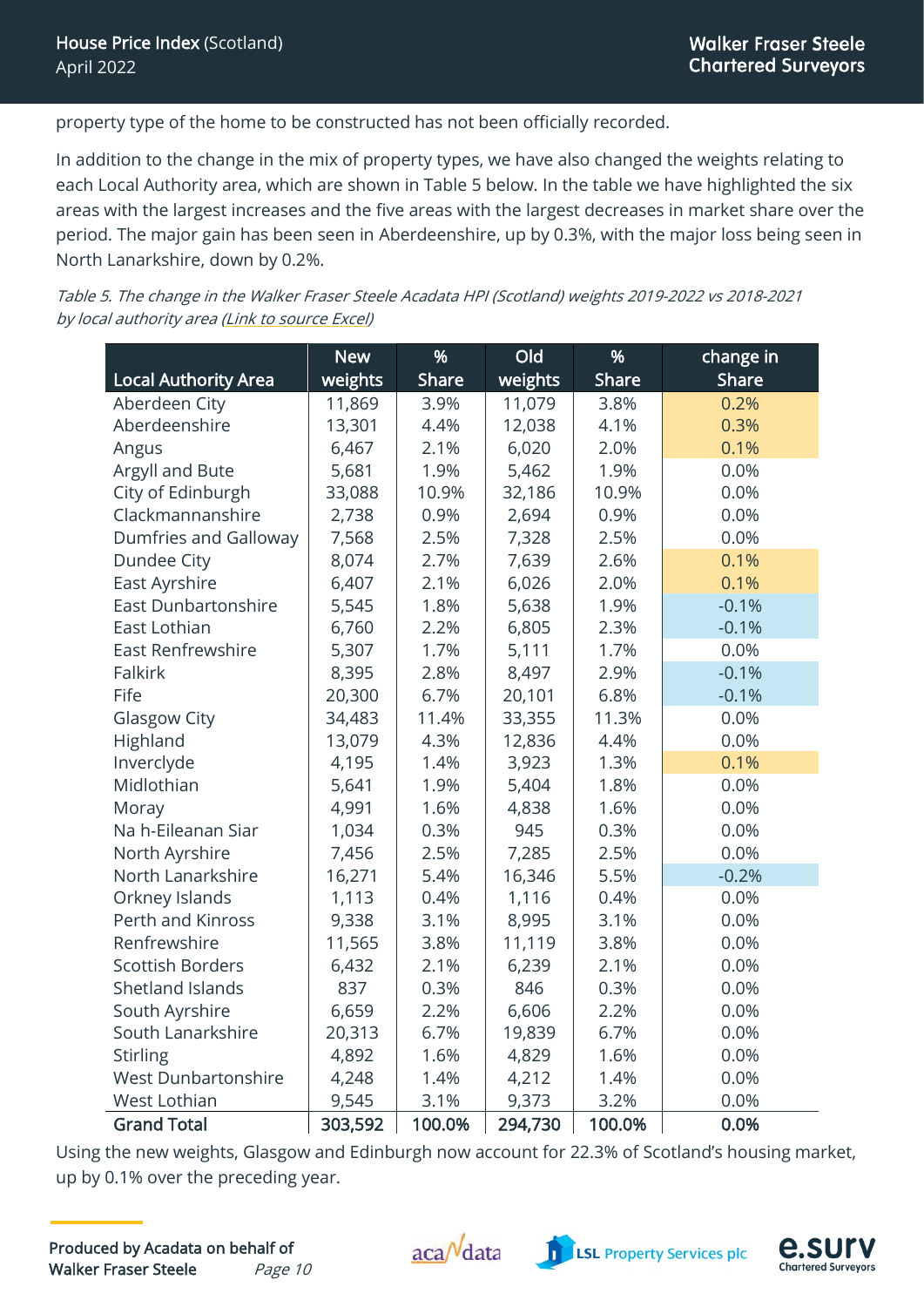#### Comparisons with Scotland

Figure 4. Scotland house prices, compared with England and Wales, Wales, North East and North West for the period January 2005-April 2022 [\(Link to source Excel\)](http://www.acadata.co.uk/assets/uploads/2022/06/WFS-Acadata-Scotland-HPI-Data-from-2000-April-22.xlsm)



Average House Price

Figure 5. A comparison of the annual change in house prices in Scotland, England and Wales, Wales, North East and North West for the period January 2005–April <sup>2022</sup> [\(Link to source Excel](http://www.acadata.co.uk/assets/uploads/2022/06/WFS-Acadata-Scotland-HPI-Data-from-2000-April-22.xlsm))







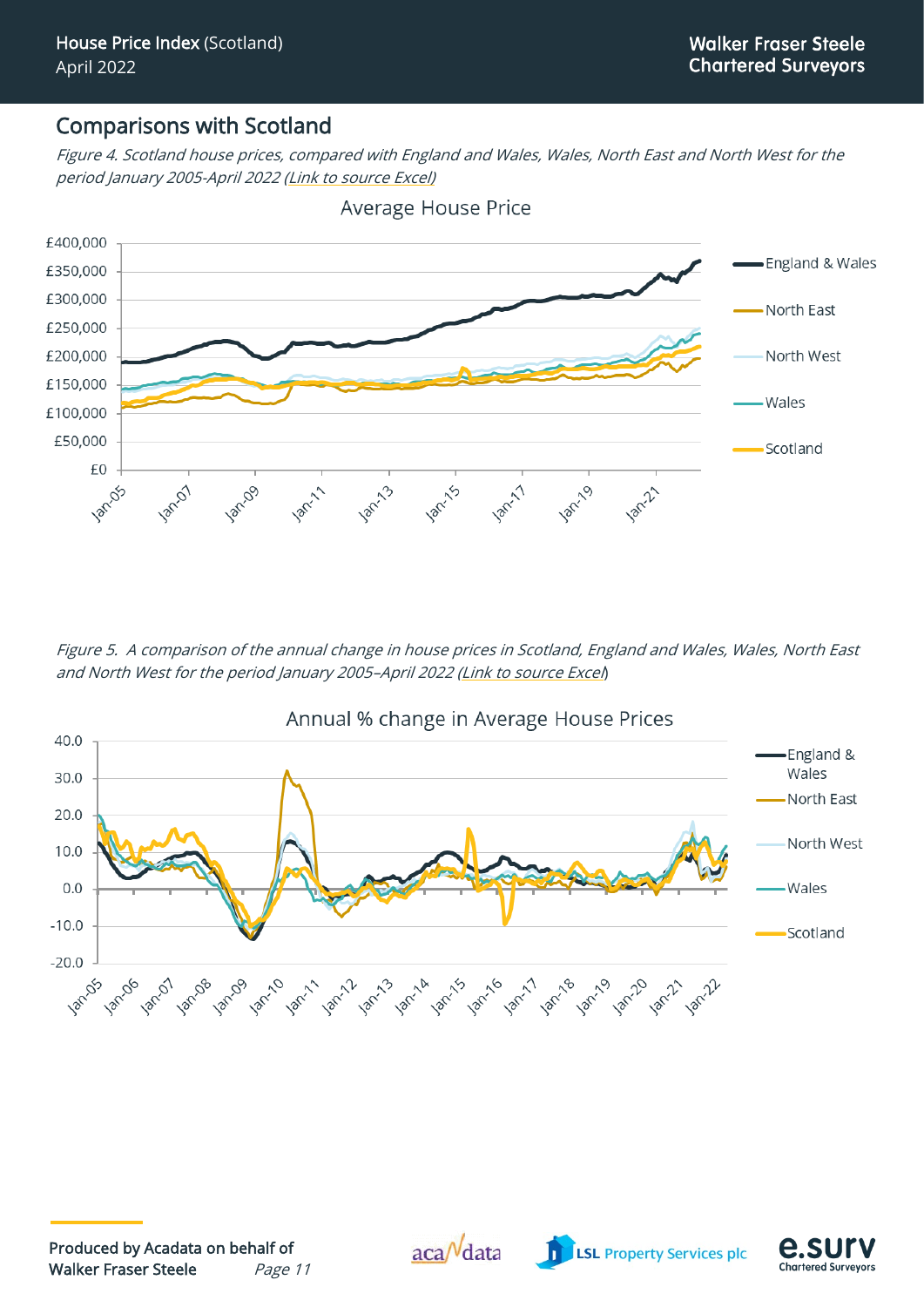#### Scotland's Seven Cities

Figure 6. Average house prices for Scotland's seven cities from January 2021–April 2022 [\(Link to source Excel\)](http://www.acadata.co.uk/assets/uploads/2022/06/WFS-Acadata-Scotland-HPI-Seven-Cities-April-22.xlsx)



#### Scotland's Seven Cities

Figure 7. Average house prices for Scotland's seven cities April 2022 [\(Link to source Excel\)](http://www.acadata.co.uk/assets/uploads/2022/06/WFS-Acadata-Scotland-HPI-Seven-Cities-April-22.xlsx)



## Scotland's Seven Cities



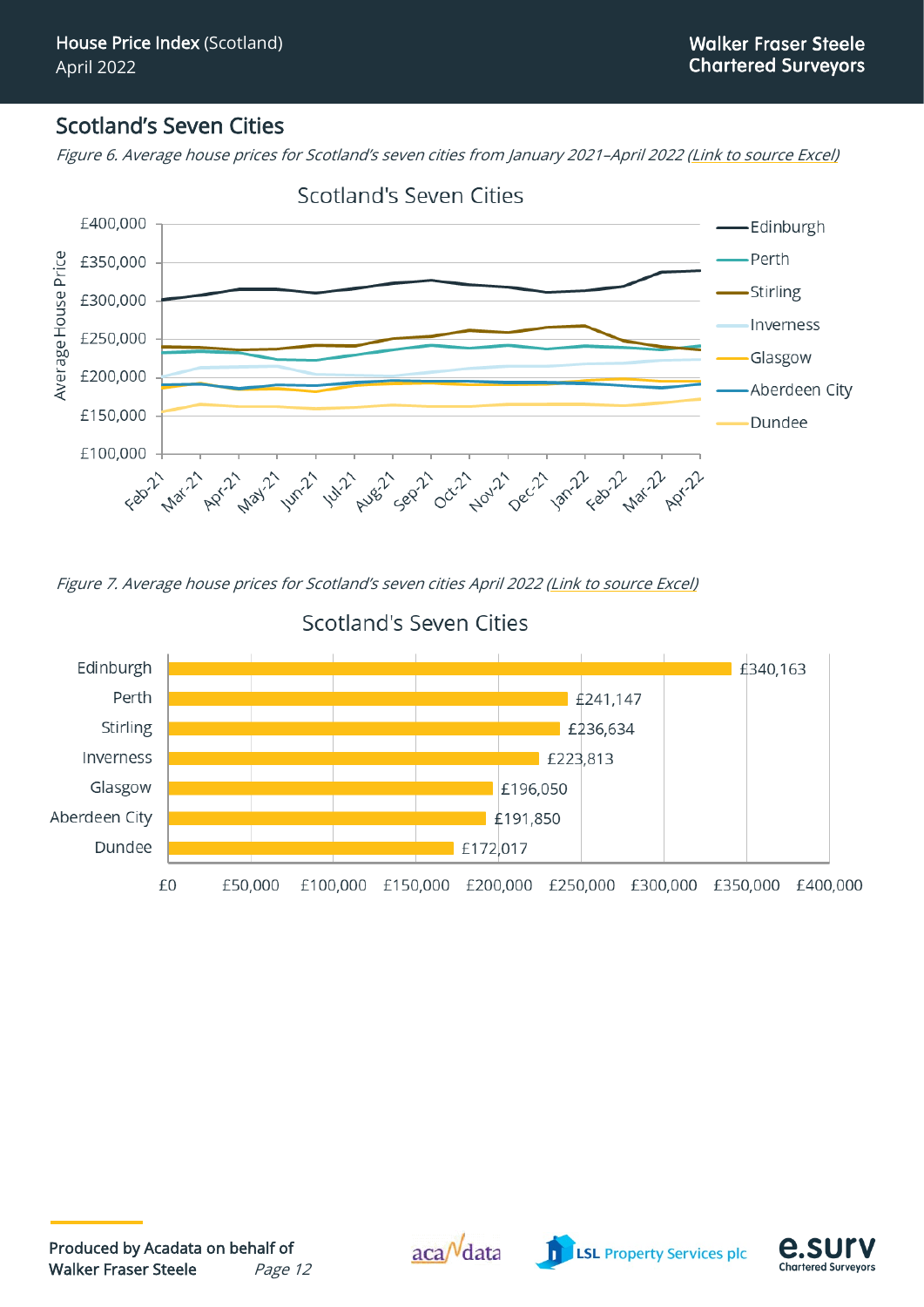#### Notes

#### The Walker Fraser Steele Acadata House Price Index was formerly the Your Move Acadata House Price Index and is produced by Acadata. Content and methodology are unchanged.

1. The Walker Fraser Steele Acadata HPI (Scotland) is a price series as opposed to a value series and uses:

- the actual prices at which every residential property in Scotland was transacted, including prices for properties bought with cash, using the data provided by Registers of Scotland as opposed to valuation estimates or asking prices
- the price of every single relevant transaction, as opposed to prices based upon samples
- 2. The current month Walker Fraser Steele Acadata HPI (Scotland) is not forecast, unlike the e.surv Acadata HPI (England and Wales) but is based on achieved prices. The first release of the Scotland results lag the first release of those for England and Wales by one month, as the former index does not use estimates of market prices.
- 3. While the Walker Fraser Steele Acadata HPI (Scotland), like the e.surv Acadata HPI (England and Wales), comprises a smoothed average of three months' prices, the Walker Fraser Steele Acadata HPI (Scotland) average reflects the average price at the month of the index and the prior two months' prices and is ascribed to the month of the index i.e. it is "end month smoothed" (ems) and not "centre month smoothed" (cms) as applied to the e.surv Acadata HPI (England and Wales). Since we provide only a national England and Wales average price in our current month e.surv Acadata HPI (England and Wales) and prices at region and lower levels are lagged one month, this procedure means that the Walker Fraser Steele Acadata HPI (Scotland) prices are contemporaneous with the prices published for the equivalent month for England and Wales and the regions. All Walker Fraser Steele Acadata HPI (Scotland) results are subject to change following receipt of updated data from Registers of Scotland.
- 4. The [Acadata](http://www.acadata.co.uk/) website enables comparisons of selected indices over selected timescales to be undertaken [here](http://www.acadata.co.uk/assets/uploads/2022/06/WFS-Acadata-Scotland-HPI-Data-from-2000-April-22.xlsm) with ease and provides historic results and other information.
- 5. Walker Fraser Steele Acadata HPI (Scotland) may not be used for commercial purposes without written permission from Acadata. Specifically, it may not be used to measure the performance of investments or to determine the price at which investments may be bought or sold or for collateral valuation concerning which enquiries should be directed to MIAC Acadametrics.
- 6. Acadata is an independent privately owned consultancy specialising in house price data. Our associated company MIAC Acadametrics Limited is an independent asset valuation service provider, specialising in behavioural modelling, stress testing and collateral valuation for the financial services industry.

For further footnotes and a description of the methodology used in the Walker Fraser Steele Acadata HPI (Scotland) please click [here.](http://www.acadata.co.uk/wfs-scotland-hpi-footnotes-and-methodology/)